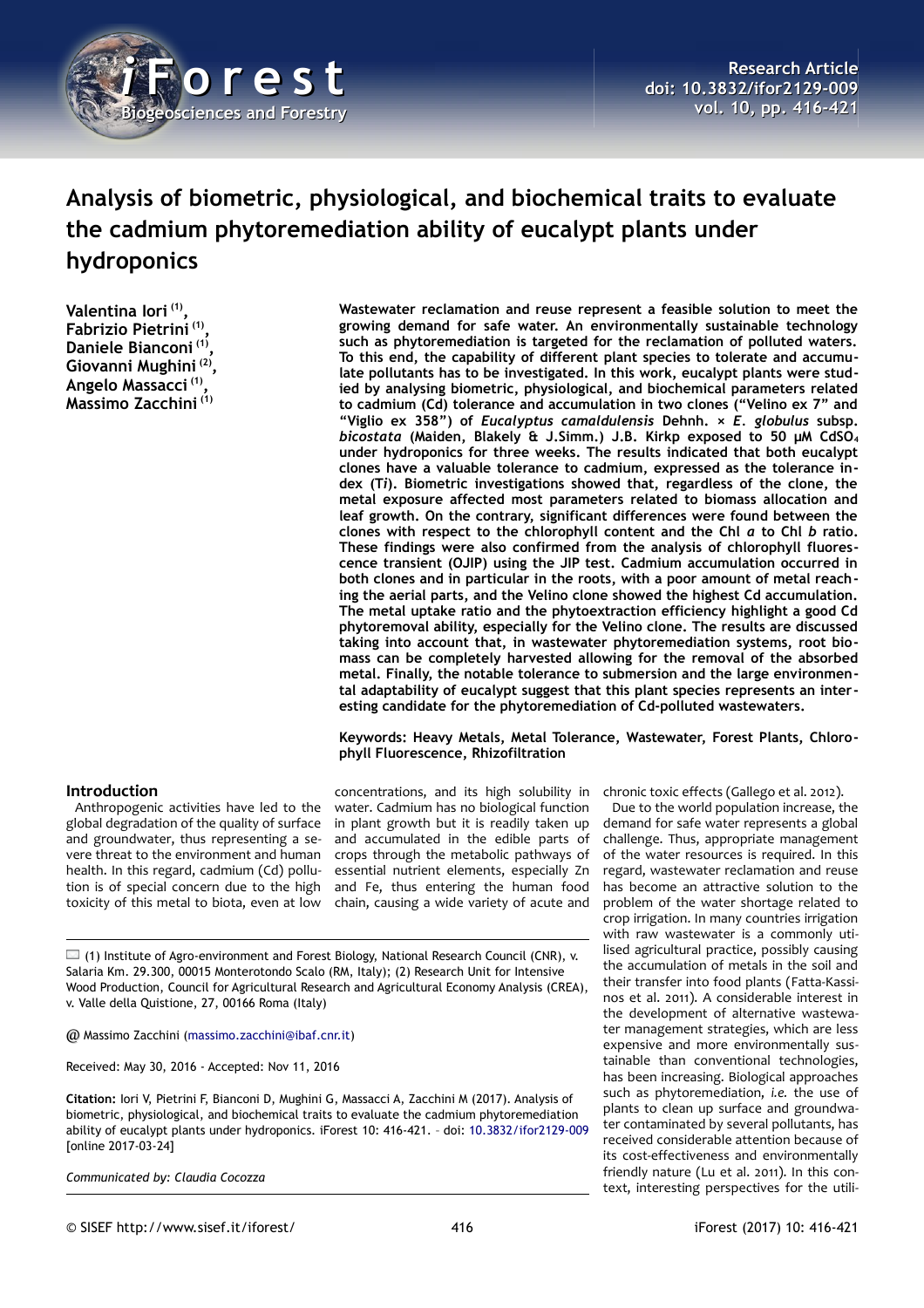sation of forest plants in the reclamation of polluted waters have been evidenced (Guidi Nissim et al. 2014, Pietrini et al. 2015).

Most studies on heavy metal tolerance and accumulation by forest plants have been focused on poplars and willows due to their deep and extensive root systems, fast growth, high evapo-transpiration rates, easy management, and low impact on trophic chains (Zacchini et al. 2009, Guidi Nissim et al. 2014). In contrast, little information is available in the literature about the phytoremediation potential of *Eucalyptus* spp., in particular for the reclamation of heavy metal contaminated waters.

The *Eucalyptus* genus includes over 500 species greatly adapted to an extremely wide range of environments and characterised by high genetic variability and economic value. In particular, *Eucalyptus* species have been reported to cope well with environmental constraints such as severe saline and drought conditions, maintaining high transpiration rates (Harfouche et al. 2014). Moreover, growth responses of eucalypt plants to the presence of heavy metals, both in laboratory and field conditions, have been described (Fine et al. 2013, Mughini et al. 2013), highlighting good perspectives for their utilisation for phytoremediation (Dhillon et al. 2008, Pietrini et al. 2015). To this scope, besides the adaptability to different pedoclimatic conditions, the selection of genotypes characterised by particular traits linked to metal tolerance and accumulation has been suggested (Pietrini et al. 2010, Zhivotovsky et al. 2011). In previous studies on forest trees, parameters such as the metal uptake ratio, translocation factor, tolerance index, and Cd content in the plant were highlighted as suitable to select genotypes for Cd tolerance and bioaccumulation (Zacchini et al. 2009, Iori et al. 2016). Furthermore, a correlation between physiological, biochemical, and molecular parameters and the phytoremediation capability of forest plants was recently assessed (Gaudet et al. 2011, Iori et al. 2015). In this context, chlorophyll *a* fluorescence analysis represents a useful tool to analyze the changes at the physiological and biochemical level in the photosynthetic apparatus under variable environmental conditions (Cocozza et al. 2014). Specifically, OJIP fluorescence transient analysis, known as the JIP test (Strasser et al. 2004), has been developed for the quantification of several phenomenological and biophysical expressions together with the energy flux parameters of photosystem II (PS II), and may be used to assess metal stress *in vivo* (Singh & Prasad 2015). Up to now, no works dealing with Cd tolerance in eucalypt plants were using the JIP test. This novel approach could be of relevance for a successful screening of plant materials for phytoremediation. Finally, hydroponic screening has been proposed as a rapid and suitable technique for testing the phytoremediation ability of woody plants,

especially for metal removal in aqueous matrices (Pietrini et al. 2010, Zhivotovsky et al. 2011).

The aim of this study was to investigate the metal tolerance, accumulation, and organ distribution in two hybrid clones of *Eucalyptus camaldulensis* Dehnh. × *E. globulus* subsp. *bicostata* (Maiden, Blakely & J.Simm.) J.B. Kirkp. exposed to Cd under hydroponics, by analyzing the growth responses, chlorophyll and metal content, and chlorophyll fluorescence parameters in order to evaluate their phytoremoval capabilities for Cd-polluted waters. Due to the remarkable ability to grow under partial submersion and the large environmental adaptability of eucalypt plants, the assessment of the metal phytoremoval ability represents the crucial step in order to exploit this plant material as a bio-tool for phytoremediation. Particularly, the possibility to use this forest species for water reclamation could open up interesting perspectives for the phytodepuration of wastewater for agricultural purposes, especially in countries that are currently experiencing water scarcity.

# **Materials and methods**

*Plant material and growth conditions* One-year-old rooted cuttings of two eucalypt hybrid clones *Eucalyptus camaldulensis* Dehnh. × *E. globulus* subsp. *bicostata* (Maiden, Blakely & J.Simm.) J.B. Kirkp., named Velino and Viglio (Mughini et al. 2013), were grown during summer under shaded greenhouse in hydroponics with thirdstrength Hoagland's nutrient solution, pH 6.5. Homogeneous grown plants were utilised for the experiment. Five plants were assigned to each 9 liter pot filled with 0 (control) or 50  $\mu$ M CdSO<sub>4</sub> in third-strength Hoagland's nutrient solution, pH 6.5, and cultivated for three weeks in greenhouse under natural photoperiod, with mean temperatures of 22-25 °C (night-day) and relative humidity of 60-70%. The Cd concentration was chosen in accordance with previous studies which evaluated the Cd phytoremediation potential of forest plant species (Zacchini et al. 2009, Pietrini et al. 2010). Pots were provided with a pumping system to avoid oxygen deprival and the nutrient solution was replaced twice a week to maintain initial metal concentration and prevent nutrient depletion. At the end of the experiment, control and treated plants were harvested and washed with distilled water without damaging the roots. After biometric and physiological measurements, plant organs were separated and dried in an oven at 80 °C until a constant weight.

### *Biometric parameter evaluation*

Biomass data were utilised for the calculation of different biometric parameters. The tolerance index (T*i*) was calculated as the ratio of the dry weight of plant organs of Cd-treated plants to the dry weight of

plant organs of control plants. Leaf area was measured using the Leaf Area Meter Li-3000 (Licor, NE, USA). The specific leaf weight (SLW) was calculated as the ratio of the leaf mass relative to the leaf area. The specific leaf area (SLA) was calculated as the ratio of the leaf area relative to the leaf mass.

The calculation of the organ mass ratio was performed as the ratio of the leaf (LMR), stem (SMR) and root (RMR) biomass to the total plant biomass.

#### *Chlorophyll content determination and chlorophyll fluorescence analysis (JIP test)*

Two cm<sup>2</sup> of the last fully expanded leaf, sampled at the end of the experiment, were extracted in 80% chilled acetone in the dark. After centrifugation at 10,000×*g* for 10 min, absorbance of the supernatant was measured at 646.8 and 663.2 nm. The content of chlorophyll *a* and *b* was estimated as described by Lichtentaler (1987).

At the end of the treatment, the chlorophyll a fluorescence transient (OJIP transients) was measured on the last fully expanded leaves of both eucalypt clones, using a Plant Efficiency Analyser (PEA, Hansatech Instruments Ltd., King's Lynn, UK). The measurements were performed on leaves that were previously adapted to the dark for 60 minutes for the complete oxidation of the photosynthetic electron transport system, and the fluorescence intensity was measured for 1 s after the application of a saturating light pulse of  $\frac{1}{3000}$  umol m<sup>2</sup> s<sup>1</sup>. The JIP-test was employed to analyse OJIP transient and bioenergetics parameters: size and number of active reaction centre of photosynthetic apparatus ( $F_v/F_o$ ), efficiency of water splitting complex ( $F_0/F_v$ ), quantum yield of primary photochemistry ( $F_v/F_m$  or  $\dot{\phi}P_o$ ), performance index of PS II ( $PI_{ABS}$ ) were determined as described by Strasser et al. (2004).

#### *Cadmium content analysis*

Cadmium concentration was measured using an atomic absorption spectrophotometer (Perkin Elmer, Norwalk, CT, USA) on digested samples. Dried material was milled to a fine powder (Tecator Cemotec 1090 Sample Mill – Tecator, Hoganas, Sweden), weighed and mineralised as reported elsewhere (Iori et al. 2015).

The metal uptake ratio describes the capability of the plant to extract and accumulate Cd and it was calculated as the ratio of the Cd content in the whole plant to the Cd content of the corresponding growth solution (Iori et al. 2013).

The metal translocation index describes the ability of the plant to translocate the metal and it was measured as the ratio of the Cd content of the aerial parts (leaves and stem) to the Cd content of the corresponding roots (Iori et al. 2013).

The metal content in plant parts was calculated by multiplying the dry weight by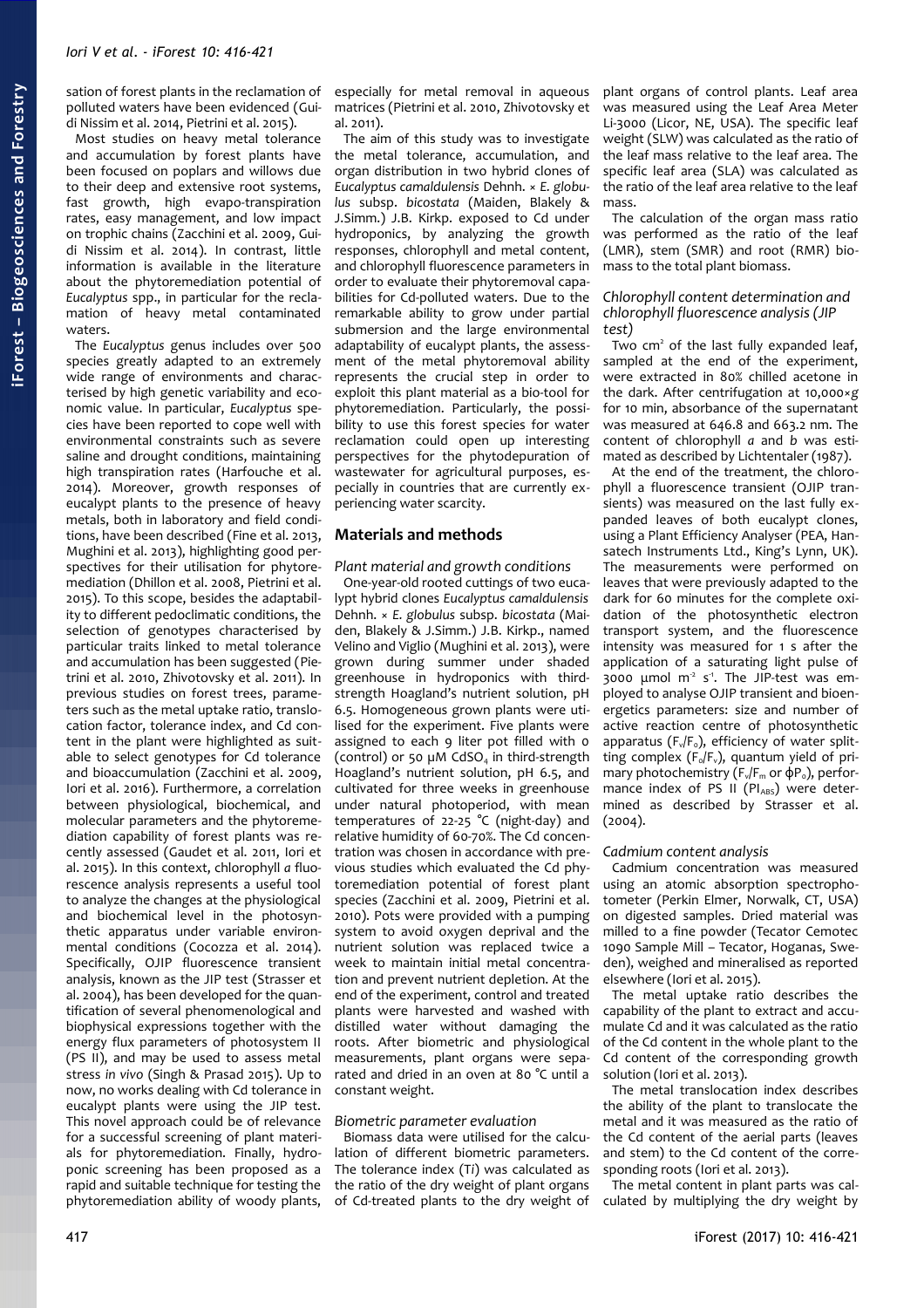the metal concentration.

The metal phytoextraction efficiency (mg g -1) was calculated according to Wang et al. (2007) as the ratio of the Cd amount in the aerial parts (leaves and stem, mg plant-1) to the corresponding root biomass (g DW plant-1).

# *Statistical analysis*

The data reported refer to a single typical experiment with five replicates. Normally distributed data were processed with a one or two-way analysis of variance (ANOVA), depending on the number of the factors of variability, using the software SPSS® (Chicago, IL, USA). Statistical significance of the differences between means was assessed by Duncan's test ( $P \le 0.05$ ), unless otherwise stated.

# **Results and discussion**

Metal tolerance is a basic factor affecting the efficiency of the phytoremediation processes, and its evaluation represents a step of the utmost importance in plant screening for phytoremediation purposes (Zacchini et al. 2009). In this study, the ability of both eucalypt clones to grow under Cd exposure was analyzed by calculating the T*i* [\(Tab. 1\)](#page-2-0). On the basis of the total plant dry mass, the T*i* revealed a remarkable difference in Cd tolerance between the two clones, resulting in far higher tolerance in the Velino clone. With respect to plant organs, no differences between the two eucalypt clones were detected at the stem and leaf level, whereas at the root level the Velino clone showed a higher tolerance to Cd than the Viglio clone. Overall, a notable tolerance to the metal was observed in the two eucalypt clones. Therefore, according to the scheme proposed by Lux et al. (2004), these clones could be defined as highly tolerant (Velino, T*i* > 60) and moderately tolerant (Viglio, T*i* between 35 and 60). This finding appears of particular interest given the high Cd concentration of the spiked water used in this work which was set at about 2000 times higher than that allowed by the Italian Law for underground waters.

The variation of the biomass allocation among organs is considered a suitable parameter which contributes to the efficient selection of plants to be used in phytoremediation applications. In this work, control plants showed a similar trend in biomass partitioning [\(Tab. 2\)](#page-2-2), allocating most of the dry mass in the roots, followed by leaves and stems. Although no differences between the two clones were observed upon metal treatment, Cd exposure caused a decrease in RMR, which was around 65% compared to the control, and a slight increase in SMR and LMR. Consistent with this data, a reduction of the RMR in plants treated with metals was previously reported by Vassilev et al. (1998) for Cd and by Iori et al. (2013) for Ni, as the result of their toxicity effect on plant growth. Root growth is considered a useful parameter <span id="page-2-0"></span>**Tab. 1** - Tolerance index (T*i*) in plant organs and total plant of two eucalypt hybrid clones treated in hydroponics for three weeks with 50 µM CdSO4. Data are mean values ± standard error (n=5). Different letters in the same column indicate significantly different values after *t*-test (*P ≤* 0.05).

*Eucalypt plants and phytoremediation of cadmium*

| Clone  | <b>Roots</b>                 | Stem            | Leaves        | Total plant                  |
|--------|------------------------------|-----------------|---------------|------------------------------|
| Velino | $0.68 \pm 0.08$ <sup>a</sup> | $0.72 \pm 0.11$ | $0.89 + 0.14$ | $0.70 \pm 0.11$ <sup>a</sup> |
| Viglio | $0.44 \pm 0.14$              | $0.59 + 0.11$   | $0.72 + 0.16$ | $0.47 \pm 0.10^{\circ}$      |
|        |                              |                 |               |                              |

<span id="page-2-2"></span>Tab. 2 - Organ mass ratio (g g<sup>-1</sup> DW) in plants of two eucalypt hybrid clones treated with  $o$  (C) and 50 µM CdSO<sub>4</sub> (Cd) in hydroponics for three weeks. Data are mean values ± standard error (n=5). Different letters in the same column indicates significantly different values after Duncan test. (\*\*\*): *P≤*0.001; (ns): not significant.

| Clone   | Treatment         | Root:mass       | Stem: mass       | Leaf:mass       |
|---------|-------------------|-----------------|------------------|-----------------|
| Velino  |                   | $0.42 \pm 0.01$ | $0.27 \pm 0.01$  | $0.31 \pm 0.01$ |
|         | Cd                | $0.29 \pm 0.02$ | $0.31 \pm 0.01$  | $0.38 \pm 0.03$ |
| Viglio  |                   | $0.41 \pm 0.02$ | $0.26 \pm 0.004$ | $0.32 \pm 0.01$ |
|         | Cd                | $0.27 \pm 0.21$ | $0.34 \pm 0.01$  | $0.38 \pm 0.41$ |
| P-value | Clone             | ns              | ns               | ns              |
| (ANOVA) | Treatment         | ***             | ***              | ***             |
|         | Clone × Treatment | ns              | ns               | ns              |

<span id="page-2-1"></span>**Tab. 3** - Leaf biometric parameters in plants of two eucalypt hybrid clones treated with  $\alpha$  (C) and 50 µM CdSO<sub>4</sub> (Cd) in hydroponics for three weeks. Data are mean values ± standard error (n=5). Different letters in the same column indicates significantly different values after Duncan test. (\*): *P≤*0.05; (\*\*\*): *P≤*0.001; (ns): not significant.

| Clone   | Treatment                | <b>Leaf Area</b><br>(cm <sup>2</sup> ) | <b>Specific Leaf Weight</b><br>$(SLW, g cm-2)$ | <b>Specific Leaf Area</b><br>$(SLA, cm2 g-1)$ |
|---------|--------------------------|----------------------------------------|------------------------------------------------|-----------------------------------------------|
| Velino  | C                        | $148.6 \pm 17.8$                       | $0.0284 + 0.0026$                              | $37.4 \pm 1.6$ <sup>ab</sup>                  |
|         | Cd                       | $131.5 \pm 9.4$                        | $0.0269 + 0.0031$                              | $35.3 \pm 1.1^{\circ}$                        |
| Viglio  | C                        | $175.2 \pm 17.1$                       | $0.0285 + 0.0042$                              | $35.4 \pm 1.7$ <sup>b</sup>                   |
|         | Cd                       | $161.4 \pm 16.6$                       | $0.0235 \pm 0.0052$                            | 43.6 $\pm$ 3.5 $^{\circ}$                     |
| P-value | Clone                    | $\star$                                | ns                                             | ns                                            |
| (ANOVA) | <b>Treatment</b>         | ***                                    | $\star$                                        | ns                                            |
|         | Clone $\times$ Treatment | ns                                     | ns                                             | $\star$                                       |

for metal tolerance tests, as the root apparatus is the first plant organ in close contact with the metal and it is the primary site of metal toxic action (Lux et al. 2004). The reduction of biomass allocation observed in the roots of both eucalypt clones can be ascribed to the disturbance of micronutrient uptake and oxidative stress induction by the metal, thus leading to the inhibition of root cell division and an increase in the lignification, as suggested by several authors (Vassilev et al. 2005, Zhivotovsky et al. 2011, Stoláriková et al. 2012).

When Cd is taken up by the roots, it may be translocated to the aerial parts of the plant *via* xylem reaching the leaf apparatus. At the leaf level, the damaging effects caused by Cd are particularly targeted in plants screened for phytoremediation. In fact, an efficient photosynthetic machinery allows plants to maintain an effective transpiration flux that drives metal translocation to the aerial parts (Pietrini et al. 2010). In the present study, the effect of Cd on the leaves of eucalypt plants was analysed by measuring biometric and biochemical parameters such as the total leaf area, the

SLW and SLA [\(Tab. 3\)](#page-2-1), and the chlorophyll content [\(Tab. 4\)](#page-3-0). Concerning the total leaf area, differences between the two clones were observed in the control plants, and this parameter was higher in the Viglio clone. Consistent with the findings of several authors (Vassilev et al. 1998, Zacchini et al. 2009), even though on different plant species, the Cd treatment caused a reduction of the leaf area in the eucalypt clones, but no differences between the two clones were observed. Contrarily, Cocozza et al. (2015) reported a lack of modification of the leaf area in a poplar clone exposed to Cd. Regarding the SLW, irrespective of the clone, the Cd exposure reduced the mass of the leaf unit, as previously reported by Sharma et al. (2008) in carrot plants exposed for a long time period to Cd and Zn. Regarding the SLA, no differences between the two clones were observed in the control plants, however under Cd treatment this parameter differed significantly between the two clones, resulting in a higher SLA for the Viglio clone. No differences between the control and treated plants were observed in the Velino clone, confirming the reduced sensitivity to Cd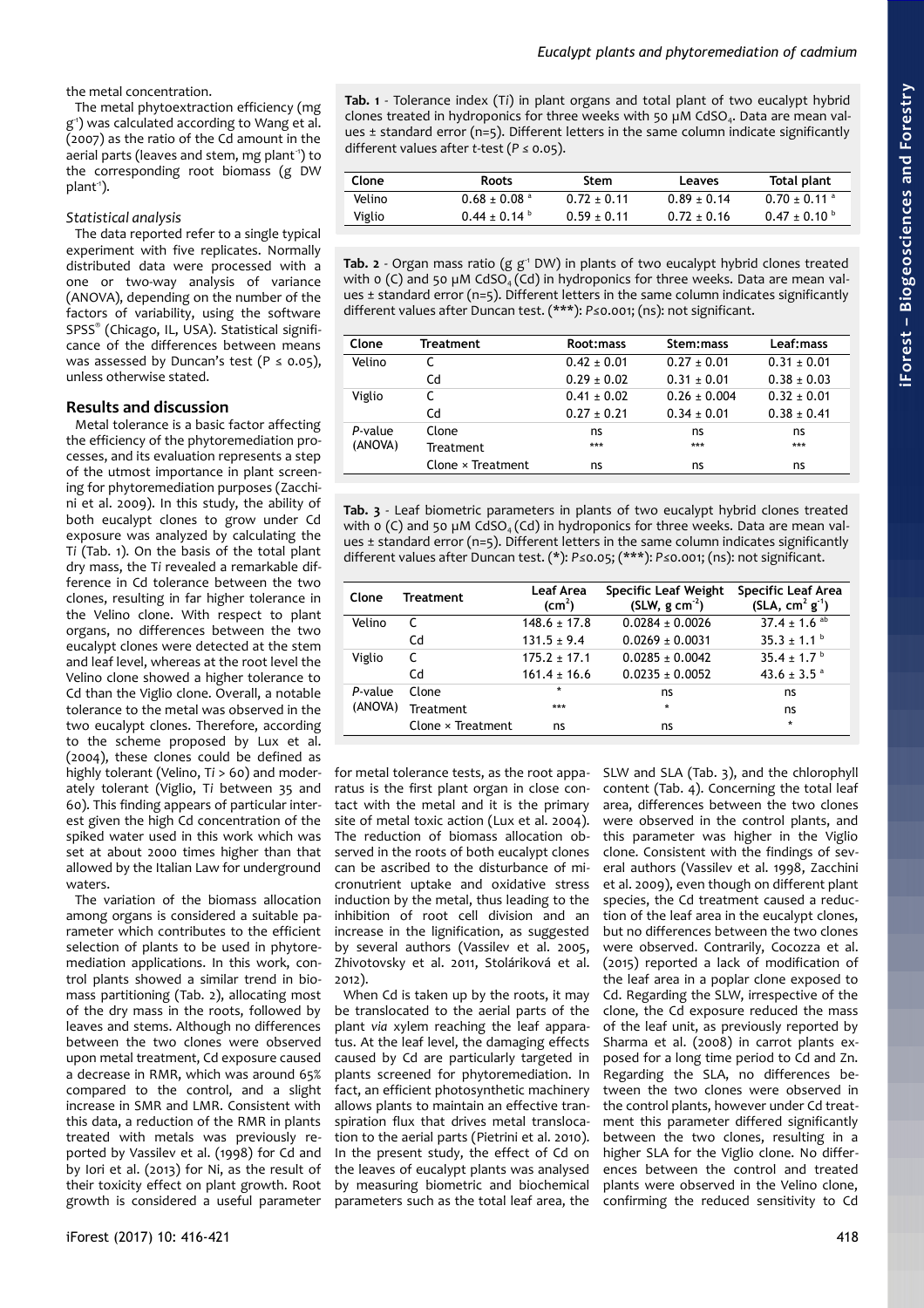<span id="page-3-0"></span>**Tab. 4** - Chlorophyll content and chlorophyll ratio evaluated in plants of two eucalypt hybrid clones treated with  $o$  (C) and 50 µM CdSO<sub>4</sub> (Cd) in hydroponics for three weeks. Data are mean values ± standard error (n=5). Different letters in columns indicate significantly different values after Duncan's test. (\*\*): *P≤* 0.01 ; (\*\*\*): *P≤* 0.001; (ns): not significant.

| Clone   | <b>Treatment</b>            | Chl a<br>( $\mu$ g cm <sup>-2</sup> ) | Chl b<br>( $\mu$ g cm <sup>-2</sup> ) | <b>Tot Chl</b><br>( $\mu$ g cm <sup>-2</sup> ) | Chl $a/$ Chl $b$                                           |
|---------|-----------------------------|---------------------------------------|---------------------------------------|------------------------------------------------|------------------------------------------------------------|
| Velino  | C                           | $21.08 \pm 0.53$ <sup>a</sup>         | $6.57 \pm 0.16$ <sup>a</sup>          | $27.65 \pm 0.60$ <sup>a</sup>                  | $3.2070 \pm 0.0005$ <sup>a</sup>                           |
|         | Cd                          | $14.54 \pm 0.60$ <sup>b</sup>         | $4.55 \pm 0.18^{\circ}$               | $19.09 \pm 0.79$ <sup>b</sup>                  | $3.1890 + 0.0053$                                          |
| Viglio  | C                           | $22.79 \pm 0.89$ <sup>a</sup>         | $7.11 \pm 0.28$ <sup>a</sup>          | $29.91 \pm 1.17$ <sup>a</sup>                  | 3.2034 ± 0.0016 ab                                         |
|         | Cd                          | $11.99 \pm 0.71$ c                    |                                       |                                                | $3.79 \pm 0.21$ ° $15.79 \pm 0.92$ ° $3.1533 \pm 0.0102$ ° |
| P-value | Clone                       | ns                                    | ns                                    | ns                                             | ***                                                        |
| (ANOVA) | Treatment                   | ***                                   | ***                                   | ***                                            | ***                                                        |
|         | Clone $\times$<br>Treatment | ***                                   | ***                                   | ***                                            | $**$                                                       |

<span id="page-3-1"></span>**Tab. 5** - Leaf chlorophyll fluorescence parameters, size and number of active reaction centre of photosynthetic apparatus  $(F_v/F_o)$ , efficiency of water splitting complex (F<sub>o</sub>/F<sub>v</sub>), quantum yield of primary photochemistry (F<sub>v</sub>/F<sub>m</sub>, φP<sub>o</sub>), performance index of PS II ( $PI_{ABS}$ ) evaluated in control (C) and in 50 µM CdSO<sub>4</sub> (Cd) treated cuttings of two eucalypt hybrid clones in hydroponics for three weeks. Data are mean values ± standard error (n=5). Different letters in columns indicate significantly different values after Duncan's test. (\*): *P≤*0.05; (\*\*): *P≤*0.01; (\*\*\*): *P≤*0.001; (ns): not significant.

| Clone   | Treatment         | $F_v/F_0$       | $F_0/F_v$                                                                         | $F_v/F_m$ ( $\phi P_0$ ) | PI <sub>ABS</sub> |
|---------|-------------------|-----------------|-----------------------------------------------------------------------------------|--------------------------|-------------------|
| Velino  |                   |                 | $3.86 \pm 0.08$ 0.259 $\pm$ 0.005 0.793 $\pm$ 0.003 13.98 $\pm$ 0.72 <sup>a</sup> |                          |                   |
|         | Cd                |                 | $2.61 \pm 0.09$ 0.392 $\pm$ 0.015 0.719 $\pm$ 0.007 4.97 $\pm$ 0.39 <sup>b</sup>  |                          |                   |
| Viglio  |                   | $3.63 \pm 0.08$ | $0.277 \pm 0.006$ $0.783 \pm 0.003$ $13.16 \pm 0.62$ <sup>a</sup>                 |                          |                   |
|         | Cd                | $2.35 + 0.10$   | $0.430 \pm 0.020$ $0.701 \pm 0.010$ $2.22 \pm 0.21$ $^{\circ}$                    |                          |                   |
| P-value | Clone             | $\star$         | ns                                                                                | $\star$                  | $**$              |
| (ANOVA) | <b>Treatment</b>  | ***             | ***                                                                               | ***                      | ***               |
|         | Clone x Treatment | ns              | ns                                                                                | ns                       | $\star$           |

expressed by this clone at the morphological level. A lack of modification of the SLA in forest plant species treated with heavy metals was also found by Borghi et al. (2007).

Eucalypt clones showed similar values for chlorophyll *a*, *b*, and total chlorophyll content in the control plants, while in Cdtreated plants a reduction of these pigments was particularly appreciable in the Viglio clone [\(Tab. 4\)](#page-3-0). Vassilev et al. (2005) suggested that the decrease in chlorophyll content in the leaves of Cd-treated plants might be a consequence of metal-induced enzymatic degradation as well as mineral deficiency. In addition, the Chl *a*/*b* ratio was altered by Cd treatment. In fact, this ratio was decreased in both clones compared with the control, but this decrease was higher in plants of the Viglio clone [\(Tab. 4\)](#page-3-0). This reduction was probably due to a faster degradation of Chl *a* compared with Chl *b* under Cd stress in the Viglio clone (Kummerová et al. 2010). Since the Chl *a*/*b* ratio is an indicator of both the functional pigment equipment and the light adaptation/ acclimation of the photosynthetic apparatus, monitoring its decrease can be used as an early warning system for the toxic effects of metal accumulation in plants (Li et al. 2009). In this regard, Cd induced toxicity on eucalypt plants can also be evaluated by investigating the photochemistry of PS II through the analysis of the chlorophyll fluorescence kinetics (JIP test – [Tab. 5\)](#page-3-1). Cadmium treatment decreased  $F_v/F_m$  ( $\phi P_o$ ), as well as  $F_v/F_o$ , and increased  $F_o/F_v$  to the same extent in both clones, highlighting the impairment of PSII. Comparable results were also found by Singh & Prasad (2015) and by Li et al. (2015) respectively, in *Solanum melongena* L. and in *Elsholtzia argyi* L. plants exposed to different Cd concentrations, while Cocozza et al. (2014) observed

that the photochemical efficiency was not affected by Cd addition in a poplar clone. The ratio of  $F_v/F_m$  is usually used as a stress indicator, representing the maximum quantum yield of PS II photochemistry, while  $F_v/F_o$  indicates the size and number of active photosynthetic centers in the chloroplast and, therefore, the photosynthetic strength of the plant. As reported by Mallick & Mohn (2003), a reduction in the  $F_v/F_m$ ratio may occur if re-oxidation of the quinone  $Q_A$  was limited by a decrease or partial block of electron transport from PS II to PS I. Moreover, a decline in the  $F_v/F_o$ ratio may indicate a PS II donor side inhibition connected with modification of the thylakoid membrane structure (Krupa & Baszynski 1995) or a reduction of the pool size of  $Q_A$  associated with PS II activity (Krause & Weis 1991). Specifically, as reported by Dan et al. (2000), the reduction of the Fv/F0 ratio in *Helianthus annuus* plants exposed to Cd indicated a change in the rate of electron transport from PS II to the primary electron acceptors. The  $F_{\text{o}}/F_{\text{v}}$ ratio represents the efficiency of the water-splitting apparatus of the PS II and reflects its state (Kriedemann et al. 1985). As reported by Mallick & Mohn (2003), a notable increase in the  $F_0/F_v$  suggests that Cd had a severe impact on the water-splitting site, most probably by replacing manganese from the water-splitting apparatus of the oxidizing side, resulting in a disruption of the photosynthetic reactions. Moreover, Gonzalez-Mendoza et al. (2007) suggested that the changes in the chlorophyll fluorescence parameters ( $F_v/F_m$ ,  $F_v/F_o$ , and  $F_o/F_v$ ) induced by Cd treatment could be the result of a  $Ca^{2+}$  substitution by  $Cd^{2+}$  in the catalytic center of PS II during photoactivation. Therefore, the increase in the  $F_0/F_v$ ratio in both clones after Cd treatment suggested that the water-splitting apparatus of PS II was the primary site of action of Cd. To better evaluate the activity of the photosynthetic apparatus under metal treatment, the Performance Index  $(PI_{ABS})$ was calculated (Zurek et al. 2014, Singh & Prasad 2015). The PlABS combines three independent functional steps of photosynthesis, such as the density of the reaction centers in the chlorophyll bed, the excitation energy trapping, and the conversion of excitation energy to electron transport into a single multi-parametric expression (Strasser et al. 2004). Consistent with Singh & Prasad (2015), the higher decrease of the PIABS indicated that in the Viglio clone the structure and the function of

<span id="page-3-2"></span>Tab. 6 - Root, stem, leaf and total cadmium content (mg plant<sup>-1</sup>), uptake ratio (mg mg<sup>-1</sup>), metal translocation index and phytoextraction efficiency (mg g<sup>-1</sup>) in plants of eucalypt hybrid clones treated in hydroponics for three weeks with 50 µM CdSO4. Data are mean values ± standard error (n=5). Different letters in the same column indicate significantly different values after *t*-test (*P≤*0.05).

| Clone  | Cadmium content             |                              |                   | <b>Uptake</b>                | Metal Trans-                 | Phytoextraction   |                              |
|--------|-----------------------------|------------------------------|-------------------|------------------------------|------------------------------|-------------------|------------------------------|
|        | Root                        | Stem                         | Leaves            | Total plant                  | ratio                        | location Index    | efficiency                   |
| Velino | $36.7 \pm 3.3$ <sup>a</sup> | $0.21 \pm 0.01$ <sup>a</sup> | $0.011 \pm 0.002$ | $38.5 \pm 3.43$ <sup>a</sup> | $0.21 \pm 0.01$ <sup>a</sup> | $0.049 \pm 0.005$ | $0.63 \pm 0.03$ <sup>a</sup> |
| Viglio | $21.9 \pm 2.3$              | $0.12 \pm 0.01$ b            | $0.006 \pm 0.001$ | $23.3 + 2.51$ <sup>b</sup>   | $0.12 \pm 0.01$ b            | $0.064 + 0.021$   | $0.36 \pm 0.06$ b            |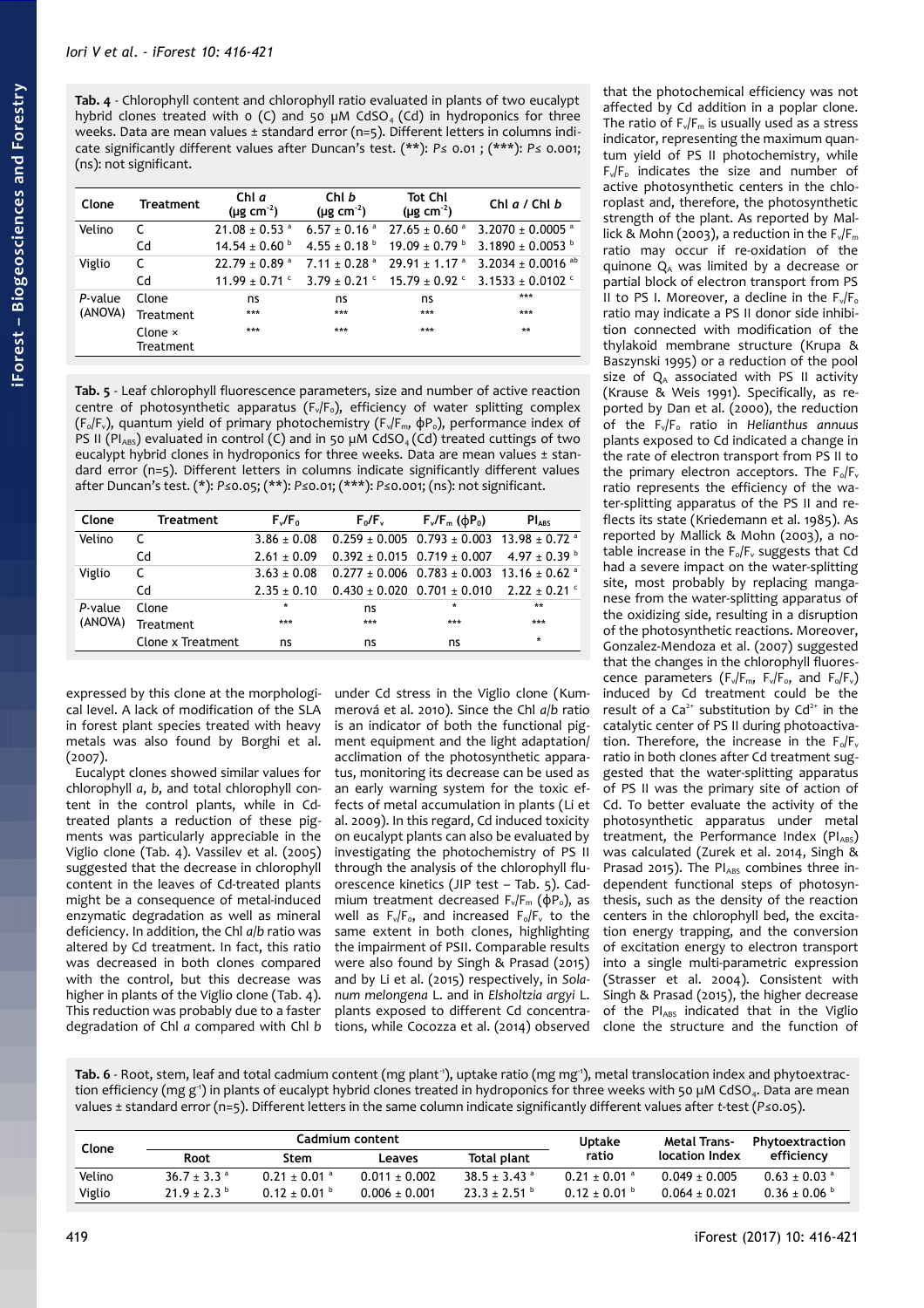PS II and the activity of the electron-transfer chain are more vulnerable to Cd compared to the Velino clone.

Metal content is an important parameter to investigate in candidate plants for phytoremediation, as the ability to absorb and accumulate metals in plant tissue is a basic trait for phytoextraction purposes. This trait is also considered a good indicator of the efficient detoxification and tolerance mechanisms (Pietrini et al. 2010). The results regarding the Cd content and distribution among organs of eucalypt clones are shown in [Tab. 6.](#page-3-2) The two eucalypt clones showed the same pattern of Cd distribution with a preferential metal accumulation in the roots. No differences between the two clones were observed with respect to Cd accumulation in the leaves and stems, whereas at the root level the Velino clone showed a higher Cd accumulation ability than the Viglio clone. Consequently, the total plant Cd content was higher in the clone Velino compared to the clone Viglio. It is worth pointing out that the high metal accumulation in the roots is a very useful trait to exploit in plants selected for water reclamation. In fact, in plant-based water decontamination systems the root biomass can be totally harvested, thus removing the absorbed metal. The accumulation of Cd in the roots of eucalypt plants is in agreement with findings by Gomes et al. (2012) and Fine et al. (2013).

To better highlight the ability of the two clones to extract Cd from the solution and accumulate it in plant tissues, the metal uptake ratio and the phytoextraction efficiency were evaluated [\(Tab. 6\)](#page-3-2). In both cases, the data confirmed the greater performance of the Velino clone, since the Cd uptake ratio as well as the phytoextraction efficiency were far higher when compared to the Viglio clone. It is worth underlining that the metal uptake ratio of the Velino clone was slightly higher than that reported by Iori et al. (2015) for willow clones exposed to the same Cd concentration in a similar experiment. With regard to the phytoextraction efficiency, it is noteworthy that, in this experiment, the value of this parameter was 10 times higher than that found by Wang et al. (2007) in plants of *Elsholtzia splendens* exposed to similar Cd concentrations in soil, and therefore with a different metal bioavailability. Nevertheless, the values for this parameter confirmed the higher bioaccumulation ability of the Velino clone.

Among the physiological processes associated with heavy metal tolerance in plants, the restriction of metal transport to the aerial parts has been highlighted in non hyperaccumulating plants (Lux et al. 2004, Gomes et al. 2012, Iori et al. 2013). In fact, in leaves, Cd represents a very toxic agent, as it severely interferes with the photosynthetic processes (Pietrini et al. 2005). In this work, the ability of eucalypt plants to translocate the absorbed metal from root to the aerial parts was evaluated by the Cd translocation index [\(Tab. 6\)](#page-3-2). Consistent with the limited literature present on the matter (Gomes et al. 2012, Fine et al. 2013), the two clones showed a low capability to translocate Cd in the aerial parts, and no differences were observed between the clones with respect to this physiological process.

# **Conclusion**

In this work, an investigation into the biometric, physiological, and biochemical traits associated with the ability of eucalypt plants for the phytoremediation of Cdpolluted waters was performed. The results obtained highlighted the notable ability of this plant species to tolerate and phytoextract the metal from the nutrient solution. Consistent with the little evidence present in the literature, eucalypt plants showed prevalent Cd accumulation in the root system with a low translocation to aerial organs. This finding has remarkable implications for phytoremediation, as the limitation of metal transport to leaves allows plants to better cope with metal exposure and to avoid a recycling of the metal from the rhizosphere to the soil top layers by leaf shedding. For the reclamation of metal polluted waters, the uppermost Cd accumulation in the roots is not to be considered a drawback, as in the water decontamination bio-systems the belowground plant biomass can be harvested at the end of the decontamination cycle, removing the metal accumulated by the roots. Given the notable tolerance of eucalypt plants to submersion and their adaptability to extremely wide pedoclimatic conditions, the results obtained in this work suggest that this plant species could be proposed for the reclamation of Cd-polluted waters.

## **Acknowledgements**

Authors wish to thank Mr. Ermenegildo Magnani for his valuable technical assistance in metal content analysis.

## **References**

- Borghi M, Tognetti R, Monteforti G, Sebastiani L (2007). Responses of *Populus × euramericana* (*P. deltoides × P. nigra*) clone Adda to increasing copper concentrations. Environmental and Experimental Botany 61: 66-73. - doi: [10.1016/j.en](http://dx.doi.org/10.1016/j.envexpbot.2007.03.001) [vexpbot.2007.03.001](http://dx.doi.org/10.1016/j.envexpbot.2007.03.001)
- Cocozza C, Vitullo D, Lima G, Maiuro L, Marchetti M, Tognetti R (2014). Enhancing phytoextraction of Cd by combining poplar (clone "I-214") with *Pseudomonas fluorescens* and microbial consortia. Environmental Science and Pollution Research 21: 1796-1808. - doi: [10.1007/s11356-01](http://dx.doi.org/10.1007/s11356-013-2073-3) [3-2073-3](http://dx.doi.org/10.1007/s11356-013-2073-3)
- Cocozza C, Trupiano D, Lustrato G, Alfano G, Vitullo D, Falasca A, Lomaglio T, De Felice V, Lima G, Ranalli G, Scippa S, Tognetti R (2015). Challenging synergistic activity of poplar-bacteria association for the Cd phytostabilization. Environmental Science and Pollution Research 22: 19546-19561. - doi: [10.1007/s11356-015-5097-z](http://dx.doi.org/10.1007/s11356-015-5097-z)

Dan TV, Krishnaraj S, Saxena PK (2000). Metal

tolerance of scented geranium (*Pelargonium* sp. 'Frensham'): effects of cadmium and nickel on chlorophyll fluorescence kinetics. International Journal of Phytoremediation 2: 91-104. doi: [10.1080/15226510008500032](http://dx.doi.org/10.1080/15226510008500032)

- Dhillon KS, Dhillon SK, Thind HS (2008). Evaluation of different agroforestry tree species for their suitability in the phytoremediation of seleniferous soils. Soil Use and Management 24: 208-216. - doi: [10.1111/j.1475-2743.2008.00143.x](http://dx.doi.org/10.1111/j.1475-2743.2008.00143.x)
- Fatta-Kassinos D, Kalavrouziotis IK, Koukoulakis PH, Vasquez MI (2011). The risk associated with wastewater reuse and xenobiotics in the agroecological environment. Science of the Total Environment 409: 3555-3563. - doi: [10.1016/j.sci](http://dx.doi.org/10.1016/j.scitotenv.2010.03.036) [totenv.2010.03.036](http://dx.doi.org/10.1016/j.scitotenv.2010.03.036)
- Fine P, Rathod PH, Beriozkin A, Mingelgrin U (2013). Uptake of cadmium by hydroponically grown, mature *Eucalyptus camaldulensis* saplings and the effect of organic ligands. International Journal of Phytoremediation 15: 585-601. - doi: [10.1080/15226514.2012.723061](http://dx.doi.org/10.1080/15226514.2012.723061)
- Gallego SM, Pena LB, Barcia RA, Azpilicueta CE, Iannone MF, Rosales EP, Zawoznik MS, Groppa MD, Benavides MP (2012). Unravelling cadmium toxicity and tolerance in plants: insight into regulatory mechanisms. Environmental and Experimental Botany 83: 33-46. - doi: [10.101](http://dx.doi.org/10.1016/j.envexpbot.2012.04.006) [6/j.envexpbot.2012.04.006](http://dx.doi.org/10.1016/j.envexpbot.2012.04.006)
- Gaudet M, Pietrini F, Beritognolo I, Iori V, Zacchini M, Massacci A, Scarascia Mugnozza G, Sabatti M (2011). Intraspecific variation of physiological and molecular response to cadmium stress in *Populus nigra* L. Tree Physiology 31: 1309-1318. - doi: [10.1093/treephys/tpr088](http://dx.doi.org/10.1093/treephys/tpr088)
- Gomes MP, Marques TCLLSM, Carneiro MMLC, Soares AM (2012). Anatomical characteristics and nutrient uptake and distribution associated with the Cd-phytoremediation capacity of *Eucalyptus camaldulensis* Dehnh. Journal of Soil Science and Plant Nutrition 12: 481-495. [online] URL: [http://www.scielo.cl/scielo.php?pid=S071](http://www.scielo.cl/scielo.php?pid=S0718-95162012000300010&script=sci_arttext&tlng=pt) [8-95162012000300010&script=sci\\_arttext](http://www.scielo.cl/scielo.php?pid=S0718-95162012000300010&script=sci_arttext&tlng=pt)
- Gonzalez-Mendoza D, Espadasy GF, Santamara JM, Zapata-Perez O (2007). Multiple effects of cadmium on the photosynthetic apparatus of *Avicennia germinans* L. as probed by OJIP chlorophyll fluorescence measurements. Zeitschrift fur Naturforschung C 62: 265-272. - doi: [10.1515/znc-2007-3-418](http://dx.doi.org/10.1515/znc-2007-3-418)
- Guidi Nissim W, Voicu A, Labrecque M (2014). Willow short-rotation coppice for treatment of polluted groundwater. Ecological Engineering 62: 102-114. - doi: [10.1016/j.ecoleng.2013.10.005](http://dx.doi.org/10.1016/j.ecoleng.2013.10.005)
- Harfouche A, Meilan R, Altman A (2014). Molecular and physiological responses to abiotic stress in forest trees and their relevance to tree improvement. Tree Physiology 34: 1181-1198. doi: [10.1093/treephys/tpu012](http://dx.doi.org/10.1093/treephys/tpu012)
- Iori V, Pietrini F, Cheremisina A, Shevyakova NI, Radyukina N, Kuznetsov VV, Zacchini M (2013). Growth responses, metal accumulation and phytoremoval capability in *Amaranthus* plants exposed to nickel under hydroponics. Water, Air and Soil Pollution 224: 1450-1459. - doi: [10.1007/s11270-013-1450-3](http://dx.doi.org/10.1007/s11270-013-1450-3)
- Iori V, Pietrini F, Massacci A, Zacchini M (2015). Morphophysiological responses, heavy metal accumulation and phytoremoval ability in four willow clones exposed to cadmium under hydroponics. In: "Phytoremediation: Manage-